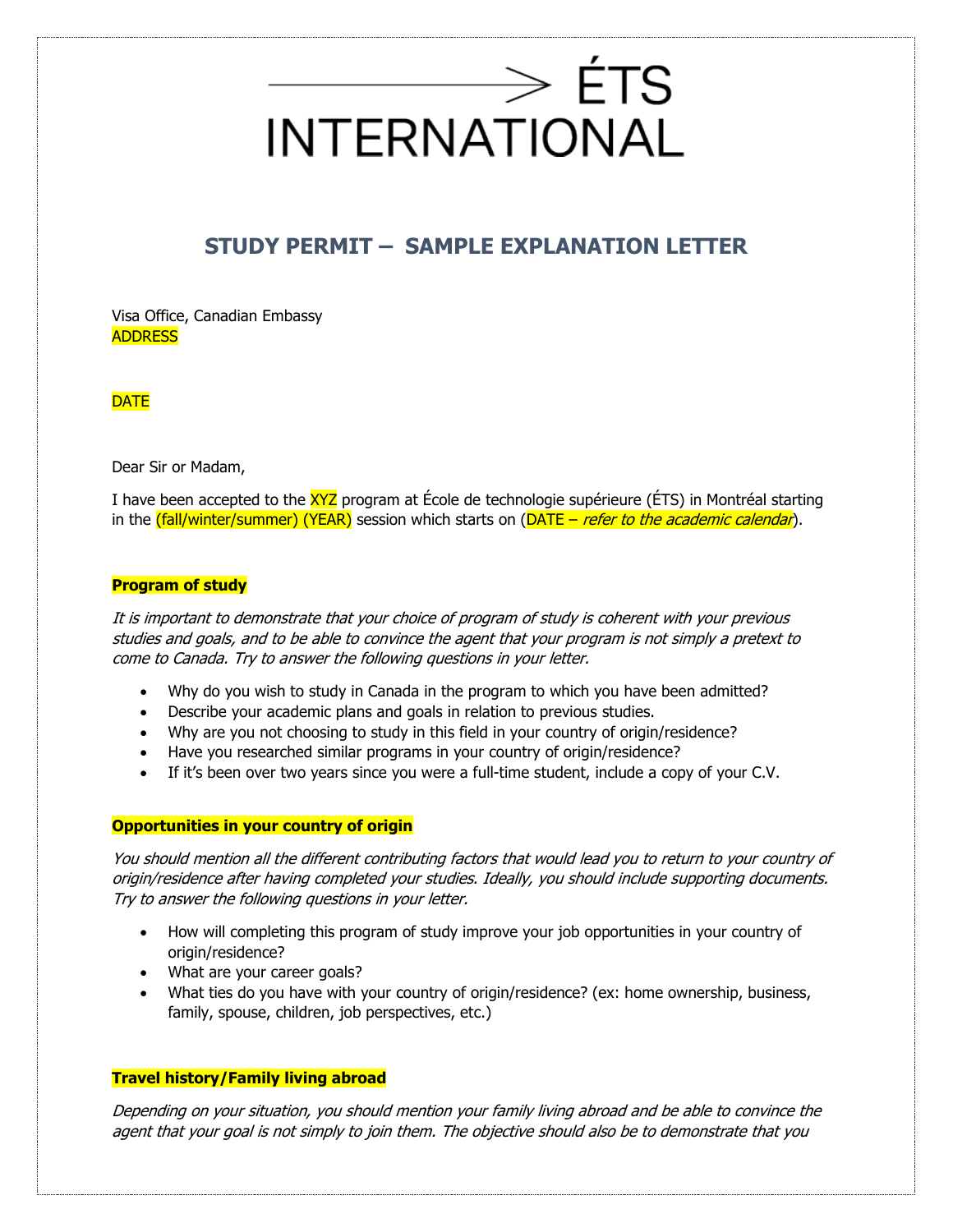

have a proven travel history and have returned to your country of origin. Try to answer the following questions.

- Have you traveled outside of your country of origin?
- Have you ever been granted an entry visa to a Western country?
- Do you have family members who have traveled to Europe or North America and who returned to your home country?
- Do you have family who live on a permanent basis in Canada or the United States?

## **Financial capacity**

You will need to demonstrate that you have the financial means to support yourself and any accompanying family members during your studies. This includes living expenses (approximately \$14,000 CDN per year for one person), health insurance, cost of your airline ticket to and from your country of origin and your tuition fees (variable, depending on your country of origin and your program of study). Try to answer the following questions.

- Mention the tuition fees at ETS :<https://www.etsmtl.ca/en/Studies/tuition-fees-ets>
- If you are receiving the exemption for additional fees as a PhD student at ÉTS, include the confirmation letter available in your MonETS portal
- Mention that you are aware of the cost of living in Quebec/Canada  $-\frac{http://www.immigration-}{$ [quebec.gouv.qc.ca/en/immigrate-settle/students/obtaining-authorizations/requirements/financial](http://www.immigration-quebec.gouv.qc.ca/en/immigrate-settle/students/obtaining-authorizations/requirements/financial-capacity.html)[capacity.html](http://www.immigration-quebec.gouv.qc.ca/en/immigrate-settle/students/obtaining-authorizations/requirements/financial-capacity.html)
- Provide the total of the financial resources at your disposition
- Explain the source of the resources
- If someone else is assuming responsibility for your costs, explain your relationship

Thank you for your consideration.

Sincerely,

First name LAST NAME

**ADDRESS**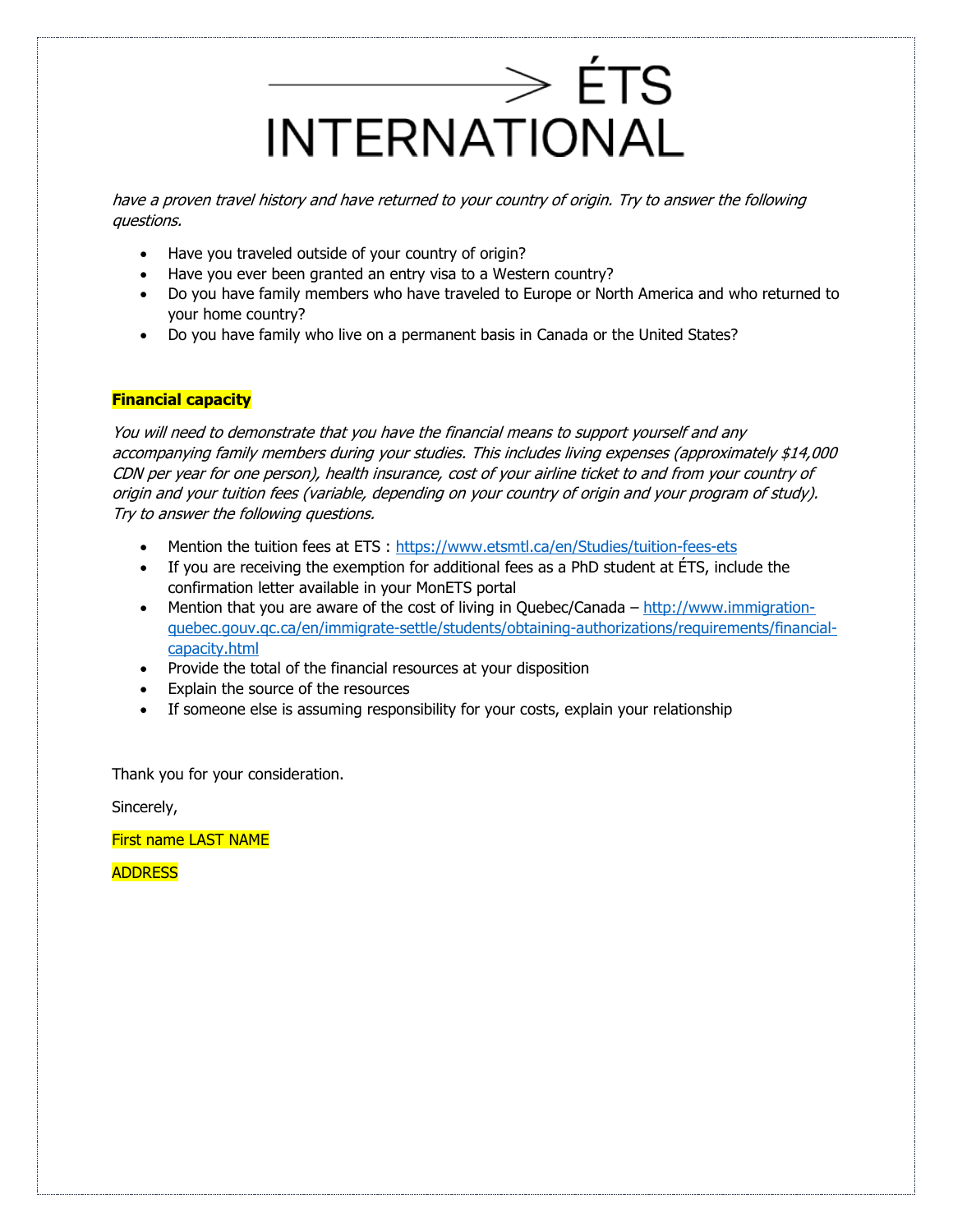

## **STUDY PERMIT– WHAT TO DO IN THE CASE OF A REFUSAL?**

If your application for a study permit is refused, you will receive a letter detailing the reason or reasons. You will thus need to consider your different options, which include canceling your plans to study in Canada, postponing your admission, or attempting to continue with your plans. To help you make a decision, here are some things to take into consideration.

## **UNDERSTAND THE REASONS BEHIND THE REFUSAL**

First and foremost, you need to understand the reasons why your application was refused. Make sure you re-read the application package specific to your region in order to understand all requirements. If you have a contact within Canada, this person could make a request under the [Access to Information Act \(](https://www.canada.ca/en/immigration-refugees-citizenship/corporate/transparency/access-information-privacy/requests-information-act.html)\$5 fee) for you so that you can see the notes that the immigration officer made about your file. This may help you better understand the decision, but the notes are not necessarily going to provide as much information as you might like.

### **OPTIONS**

- 1. **File a request for your case to be reviewed:** This type of request can be filed by using the IRCC [web form](https://secure.cic.gc.ca/enquiries-renseignements/canada-case-cas-eng.aspx?AspxAutoDetectCookieSupport=1) if you believe that an error was made when your application was being studied. This is a non-official process. IRCC is not required to accept this type of request and even if your case is reviewed, it does not guarantee that the decision will be altered.
- 2. **File an application for Judicial Review with the Federal court of Canada.** This is a legal process that can be lengthy and costly and involves hiring a lawyer to act on your behalf in Canada.
- 3. **Prepare a new application for a study permit.** This is the simplest option available to you. However, it is only to be considered if you have both the arguments and the supporting documents to make your case, as the previous application refusal will remain in your file.
	- a. If you first applied online, you could choose to file a paper application via the [Visa application](https://www.canada.ca/en/immigration-refugees-citizenship/corporate/contact-ircc/offices/find-visa-application-centre.html)  [center](https://www.canada.ca/en/immigration-refugees-citizenship/corporate/contact-ircc/offices/find-visa-application-centre.html) for your region. This will ensure that your application will be examined by an agent in your region.
	- b. You must include a detailed explanation letter (maximum 2 pages) with clearly defined sections. Make your case clearly (ex.: format using bullet points) and directly address the reasons that were given for the refusal.

Please note that ETS cannot intervene on your behalf with IRCC, either to support an application, to request a revision, or to influence processing times. If you decide to hire a lawyer or an immigration consultant, make sure that this person has the necessary legal authorizations by checking with the [Barreau du](https://www.barreau.qc.ca/en/doing-business-with-lawyer/verifying-status-lawyer/) Québec or [ICCRC.](https://iccrc-crcic.ca/find-a-professional-frame-french/) You should also do some research to compare fees and the types of services offered.